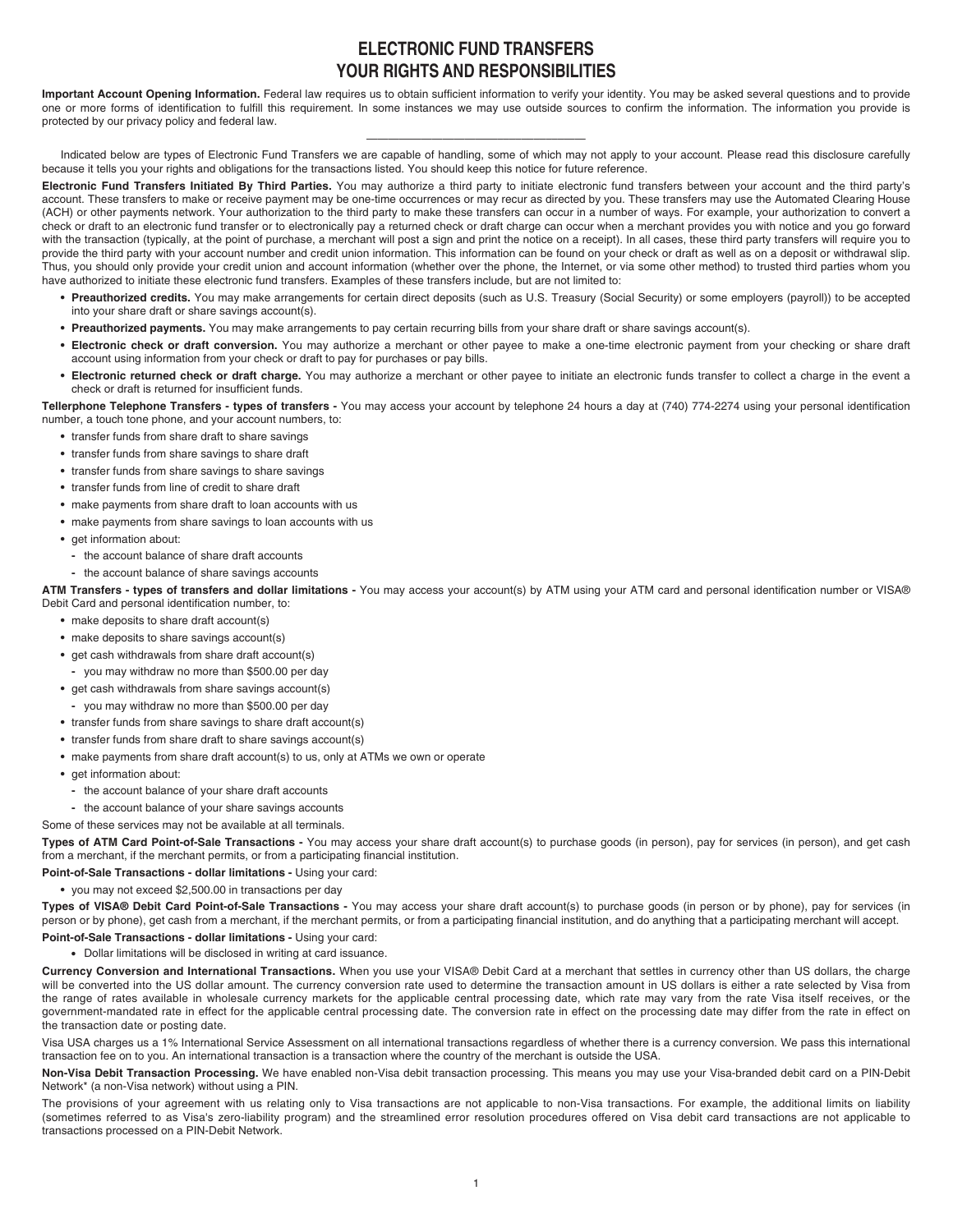\*Visa Rules generally define **PIN-Debit Network** as a non-Visa debit network that typically authenticates transactions by use of a personal identification number (PIN) but that is not generally known for having a card program.

Prohibition of Online Gambling Transactions. You may not use your credit/debit card to purchase any form of gambling services over the Internet. Gambling services include, but are not limited to, betting, lotteries, casino-style games, funding of an account established by a merchant on behalf of a cardholder for gambling services. The funding of an account is classified as an online gambling transaction if that account can be used to purchase Internet gambling services. The determination of what is prohibited as Internet gambling is in the credit union's sole discretion. Any attempt to use your card to purchase Internet gambling will constitute default under this Agreement, giving the credit union the rights set forth herein.

Visa Account Updater Notice of Right to Opt Out. Your Visa Debit Card will be automatically enrolled in the free Visa® Account Updater (VAU) service. With VAU, your account files will be updated when information changes because of a product upgrade, card expiration, loss or theft, account closure or other changes. A participating merchant can access that updated card information before requesting a payment. Since not all merchants participate, you should also contact the merchants directly if your card information changes. You are entitled to opt out of this service. You may opt out at any time.

If you want to opt out, phone us at 740-775-3331 or email us at cardservices@homelandcu.com. You must include your name and last four digits of your card number. If you opt out, you may opt back in if you decide you want the Visa Account Updater service in the future. You may opt in the same way(s) that you can opt out.

**Home Banking Computer Transfers - types of transfers and charges -** You may access your account(s) by computer at www.homelandcu.com and using your personal identification number, user name, and your account numbers, to:

- **•** transfer funds from share draft to share savings
- **•** transfer funds from share savings to share draft
- **•** transfer funds from share savings to share savings
- **•** transfer funds from line of credit to share draft
- **•** transfer funds from line of credit to share savings
- **•** make payments from share draft to loan account(s) with us
- **•** make payments from share draft to third parties with Bill Pay

| make payments from share savings to loan account(s) with us |  |
|-------------------------------------------------------------|--|

- **•** send money to another individual's account with PopMoney
- **-** PopMoney send/request standard fee....................................................................................................................................................................................................\$.60 **-** PopMoney send next-day fee...............................................................................................................................................................................................................\$1.25 **-** PopMoney stop payment fee..............................................................................................................................................................................................................\$25.00 **-** PopMoney NSF fee ............................................................................................................................................................................................................................\$25.00
- **•** get information about:
- **-** the account balance of share draft account(s)
- **-** previous deposits to share draft accounts
- **-** previous withdrawals from share draft accounts
- **-** the account balance of share savings account(s)
- **-** previous deposits to share savings accounts
- **-** previous withdrawals from share savings accounts

**Mobile Banking Transfers - types of transfers -** You may access your account(s) through your mobile device by downloading our mobile banking app and using your user name, your password, and your account numbers, to:

- **•** transfer funds from share draft to share savings
- **•** transfer funds from share savings to share draft
- **•** transfer funds from share savings to share savings
- **•** transfer funds from line of credit to share draft
- **•** transfer funds from line of credit to share savings
- **•** make payments from share draft to loan account(s) with us
- **•** make payments from share draft to third parties with Bill Pay

|                                                               | \$10.00 |
|---------------------------------------------------------------|---------|
|                                                               |         |
| • make payments from share savings to loan account(s) with us |         |

- 
- **•** send money to another individual's account with PopMoney

|  | \$1,25  |
|--|---------|
|  | \$25.00 |
|  |         |
|  |         |

- **•** get information about:
- **-** the account balance of share draft account(s)
- **-** previous deposits to share draft accounts
- **-** previous withdrawals from share draft accounts
- **-** the account balance of share savings account(s)
- **-** previous deposits to share savings accounts
- **-** previous withdrawals from share savings accounts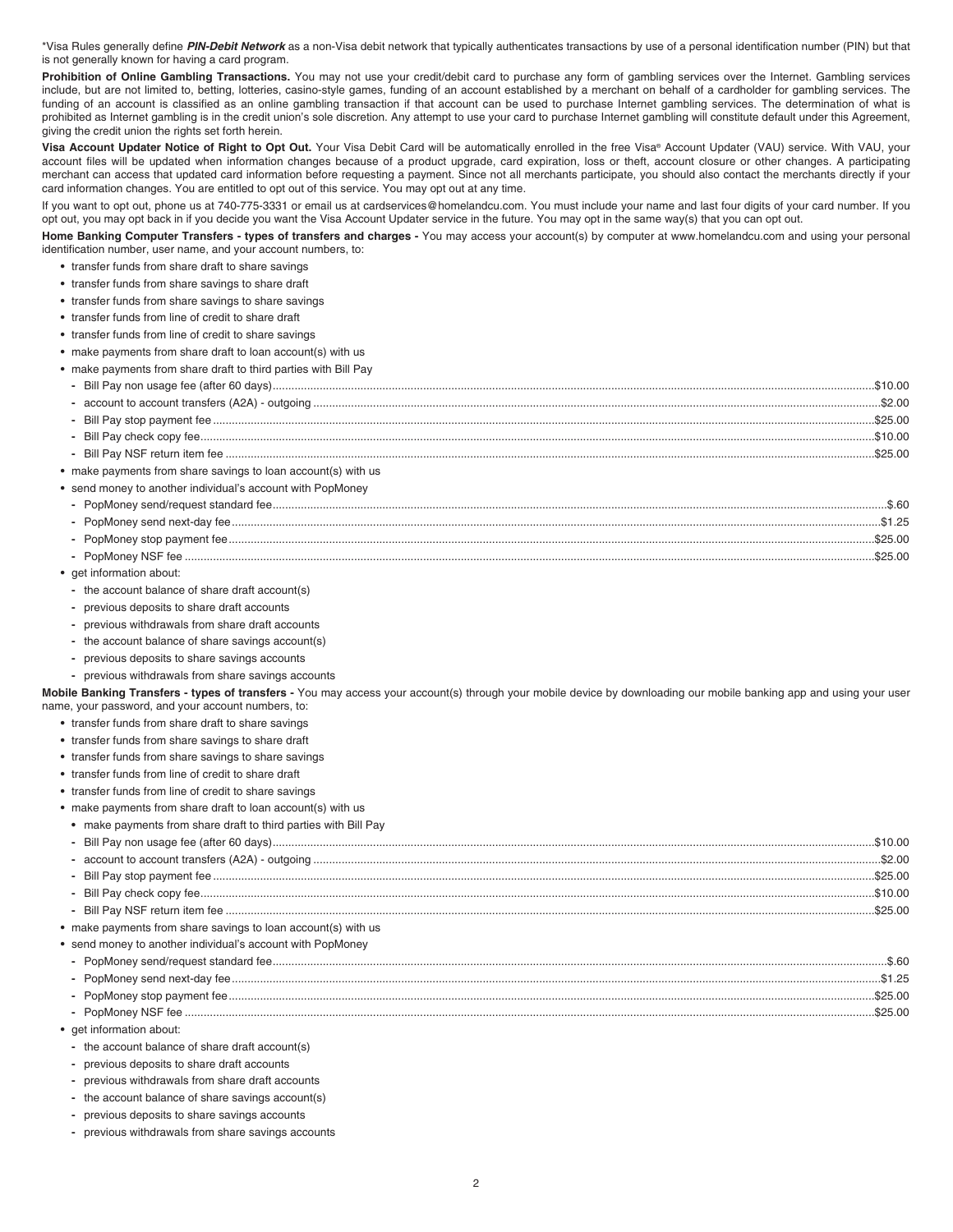You may be charged access fees by your cell phone provider based on your individual plan. Web access is needed to use this service. Check with your cell phone provider for details on specific fees and charges.

**FEES**

- **•** We do not charge for direct deposits to any type of account.
- **•** We do not charge for preauthorized payments from any type of account.
- **•** We will charge \$1.00 per transaction made at ATMs we do not own or operate, with the exception of ATMs in the Allpoint Network.
- **•** We will charge a convenience fee of \$4.95 per transaction for electronic payments paid via debit or credit card from another financial institution. Payments may be made at any office or via mail, online banking, bill pay, automatic transfer or pre-authorized draft, at no charge.

Except as indicated elsewhere, we do not charge for these electronic fund transfers.

**ATM Operator/Network Fees.** When you use an ATM not owned by us, you may be charged a fee by the ATM operator or any network used (and you may be charged a fee for a balance inquiry even if you do not complete a fund transfer).

#### **DOCUMENTATION**

- **Terminal transfers.** You can get a receipt at the time you make a transfer to or from your account using an automated teller machine or point-of-sale terminal. However, you may not get a receipt if the amount of the transfer is \$15 or less.
- **Preauthorized credits.** If you have arranged to have direct deposits made to your account at least once every 60 days from the same person or company, the person or company making the deposit will tell you every time they send us the money.
- **Preauthorized credits.** If you have arranged to have direct deposits made to your account at least once every 60 days from the same person or company, you can call Tellerphone at (740) 774-2274, or you may contact us online at www.homelandcu.com or using our mobile banking app to find out whether or not the deposit has been made.

## **• Periodic statements.**

You will get a monthly account statement from us for your share draft accounts.

You will get a monthly account statement from us for your share savings accounts, unless there are no transfers in a particular month. In any case, you will get a statement at least quarterly.

## **PREAUTHORIZED PAYMENTS**

**• Right to stop payment and procedure for doing so.** If you have told us in advance to make regular payments out of your account, you can stop any of these payments. Here is how:

Call or write us at the telephone number or address listed in this disclosure in time for us to receive your request 3 business days or more before the payment is scheduled to be made. If you call, we may also require you to put your request in writing and get it to us within 14 days after you call.

- We will charge you \$25.00 for each stop-payment order you give.
- **Notice of varying amounts.** If these regular payments may vary in amount, the person you are going to pay will tell you, 10 days before each payment, when it will be made and how much it will be. (You may choose instead to get this notice only when the payment would differ by more than a certain amount from the previous payment, or when the amount would fall outside certain limits that you set.)
- **Liability for failure to stop payment of preauthorized transfer.** If you order us to stop one of these payments 3 business days or more before the transfer is scheduled, and we do not do so, we will be liable for your losses or damages.

#### **FINANCIAL INSTITUTION'S LIABILITY**

Liability for failure to make transfers. If we do not complete a transfer to or from your account on time or in the correct amount according to our agreement with you, we will be liable for your losses or damages. However, there are some exceptions. We will not be liable, for instance:

- (1) If, through no fault of ours, you do not have enough money in your account to make the transfer.
- (2) If you have an overdraft line and the transfer would go over the credit limit.
- (3) If the automated teller machine where you are making the transfer does not have enough cash.
- (4) If the terminal or system was not working properly and you knew about the breakdown when you started the transfer.
- (5) If circumstances beyond our control (such as fire or flood) prevent the transfer, despite reasonable precautions that we have taken.
- (6) There may be other exceptions stated in our agreement with you.

### **CONFIDENTIALITY**

We will disclose information to third parties about your account or the transfers you make:

- (1) where it is necessary for completing transfers; or
- (2) in order to verify the existence and condition of your account for a third party, such as a credit bureau or merchant; or
- (3) in order to comply with government agency or court orders; or
- (4) as explained in the separate Privacy Disclosure.

## **UNAUTHORIZED TRANSFERS**

#### **(a) Consumer liability.**

**•** Generally. Tell us AT ONCE if you believe your card and/or code has been lost or stolen, or if you believe that an electronic fund transfer has been made without your permission using information from your check or draft. Telephoning is the best way of keeping your possible losses down. You could lose all the money in your account (plus your maximum overdraft line of credit). If you tell us within 2 business days after you learn of the loss or theft of your card and/or code, you can lose no more than \$50 if someone used your card and/or code without your permission.

If you do NOT tell us within 2 business days after you learn of the loss or theft of your card and/or code, and we can prove we could have stopped someone from using your card and/or code without your permission if you had told us, you could lose as much as \$500.

Also, if your statement shows transfers that you did not make, including those made by card, code or other means, tell us at once. If you do not tell us within 60 days after the statement was mailed to you, you may not get back any money you lost after the 60 days if we can prove that we could have stopped someone from taking the money if you had told us in time.

If a good reason (such as a long trip or a hospital stay) kept you from telling us, we will extend the time periods.

**•** Additional Limit on Liability for VISA® Debit Card. Unless you have been negligent or have engaged in fraud, you will not be liable for any unauthorized transactions using your lost or stolen VISA® Debit Card. This additional limit on liability does not apply to ATM transactions outside of the U.S., to ATM transactions not sent over Visa or Plus networks, or to transactions using your Personal Identification Number which are not processed by VISA®. Visa is a registered trademark of Visa International Service **Association** 

**(b) Contact in event of unauthorized transfer.** If you believe your card and/or code has been lost or stolen, call or write us at the telephone number or address listed in this disclosure. You should also call the number or write to the address listed in this disclosure if you believe a transfer has been made using the information from your check or draft without your permission.

#### **ERROR RESOLUTION NOTICE**

In Case of Errors or Questions About Your Electronic Transfers, Call or Write us at the telephone number or address listed in this disclosure, as soon as you can, if you think your statement or receipt is wrong or if you need more information about a transfer listed on the statement or receipt. We must hear from you no later than 60 days after we sent the FIRST statement on which the problem or error appeared.